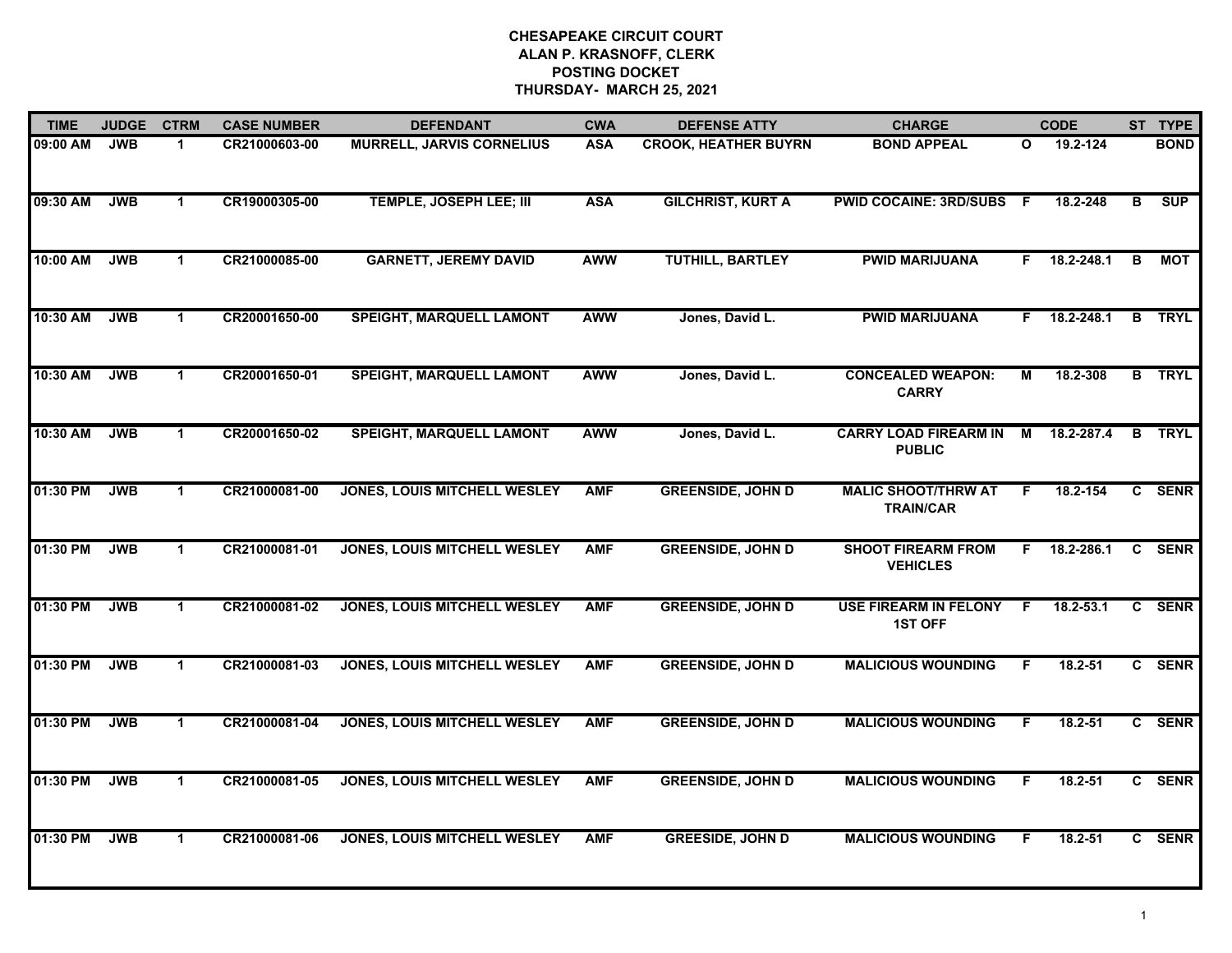| <b>TIME</b> | <b>JUDGE</b> | <b>CTRM</b>          | <b>CASE NUMBER</b> | <b>DEFENDANT</b>                | <b>CWA</b> | <b>DEFENSE ATTY</b>           | <b>CHARGE</b>                                  |    | <b>CODE</b> |              | ST TYPE     |
|-------------|--------------|----------------------|--------------------|---------------------------------|------------|-------------------------------|------------------------------------------------|----|-------------|--------------|-------------|
| 02:00 PM    | <b>JWB</b>   | $\blacktriangleleft$ | CR21000015-00      | <b>DAVIS, LISA MARIE</b>        | <b>AWW</b> | <b>SHORT, JAMES E</b>         | <b>POSSESS COCAINE</b>                         | F. | 18.2-250    | $\mathbf{c}$ | <b>PLEA</b> |
| 02:00 PM    | <b>JWB</b>   | $\mathbf 1$          | CR21000015-01      | <b>DAVIS, LISA MARIE</b>        | <b>AWW</b> | <b>SHORT, JAMES E</b>         | POSSESS PARAPHERNALIA M                        |    | 54.1-3466   | C.           | <b>PLEA</b> |
| 02:30 PM    | <b>JWB</b>   | $\mathbf{1}$         | CR16001466-02      | <b>GRIFFIN, NAKIRA NICOLE</b>   | <b>AMF</b> | <b>COURNOYER, KELLY</b>       | <b>VIOL PROBATION ON FEL</b><br><b>OFF</b>     | .F | 19.2-306    |              | C BOND      |
| 03:00 PM    | <b>JWB</b>   | $\mathbf 1$          | CR21000066-00      | <b>BURGESS, TRISTIAN CYNQUE</b> | <b>AMF</b> | Gilchrist, Kurt A.            | <b>MALICIOUS WOUNDING</b><br><b>ATTEMPT</b>    | F  | $18.2 - 51$ |              | C SENR      |
| 03:00 PM    | <b>JWB</b>   | $\mathbf 1$          | CR21000066-01      | <b>BURGESS, TRISTIAN CYNQUE</b> | <b>AMF</b> | Gilchrist, Kurt A.            | <b>MALICIOUS WOUNDING</b><br><b>ATTEMPT</b>    | F. | 18.2-51     |              | C SENR      |
| 03:00 PM    | <b>JWB</b>   | $\blacktriangleleft$ | CR21000066-02      | <b>BURGESS, TRISTIAN CYNQUE</b> | <b>AMF</b> | Gilchrist, Kurt A.            | <b>MALICIOUS WOUNDING</b><br><b>CONSPIRACY</b> | F. | $18.2 - 51$ |              | C SENR      |
| 03:00 PM    | <b>JWB</b>   | $\mathbf{1}$         | CR21000066-03      | <b>BURGESS, TRISTIAN CYNQUE</b> | <b>AMF</b> | Gilchrist, Kurt A.            | <b>MALICIOUS WOUNDING</b><br><b>CONSPIRACY</b> | F  | $18.2 - 51$ |              | C SENR      |
| 03:00 PM    | <b>JWB</b>   | $\blacktriangleleft$ | CR21000066-04      | <b>BURGESS, TRISTIAN CYNQUE</b> | <b>AMF</b> | Gilchrist, Kurt A.            | <b>USE FIREARM IN FELONY</b><br><b>1ST OFF</b> | F  | 18.2-53.1   |              | C SENR      |
| 03:00 PM    | <b>JWB</b>   | $\blacktriangleleft$ | CR21000066-05      | <b>BURGESS, TRISTIAN CYNQUE</b> | <b>AMF</b> | Gilchrist, Kurt A.            | <b>USE FIREARM IN FELONY</b><br><b>1ST OFF</b> | F  | 18.2-53.1   |              | C SENR      |
| 03:00 PM    | <b>JWB</b>   | $\mathbf{1}$         | CR21000066-06      | <b>BURGESS, TRISTIAN CYNQUE</b> | <b>AMF</b> | Gilchrist, Kurt A.            | <b>SHOOT FIREARM FROM</b><br><b>VEHICLE</b>    | F. | 18.2-286.1  |              | C SENR      |
| 03:00 PM    | <b>JWB</b>   | $\mathbf 1$          | CR21000066-07      | <b>BURGESS, TRISTIAN CYNQUE</b> | <b>AMF</b> | Gilchrist, Kurt A.            | <b>MALIC SHOOT/THRW AT</b><br><b>TRAIN/CAR</b> | F. | 18.2-154    |              | C SENR      |
| 09:00 AM    | <b>RGM</b>   | $\overline{3}$       | CR18000487-08      | <b>HARRIS, HAKEEN JAHAD</b>     | <b>AMF</b> | Givando, Stephen P.           | <b>VIOL PROBATION ON FEL</b><br><b>OFF</b>     | F. | 19.2-306    | C.           | <b>REV</b>  |
| 09:00 AM    | RGM          | 3                    | CR12000593-00      | <b>SUAREZ, AIMEE MELISSA</b>    | <b>AMF</b> | <b>HOLDER, WILLIAM JOSHUA</b> | <b>POSSESS SCH I OR II</b><br><b>SUBSTANCE</b> | F. | 18.2-250    | В            | <b>ROL</b>  |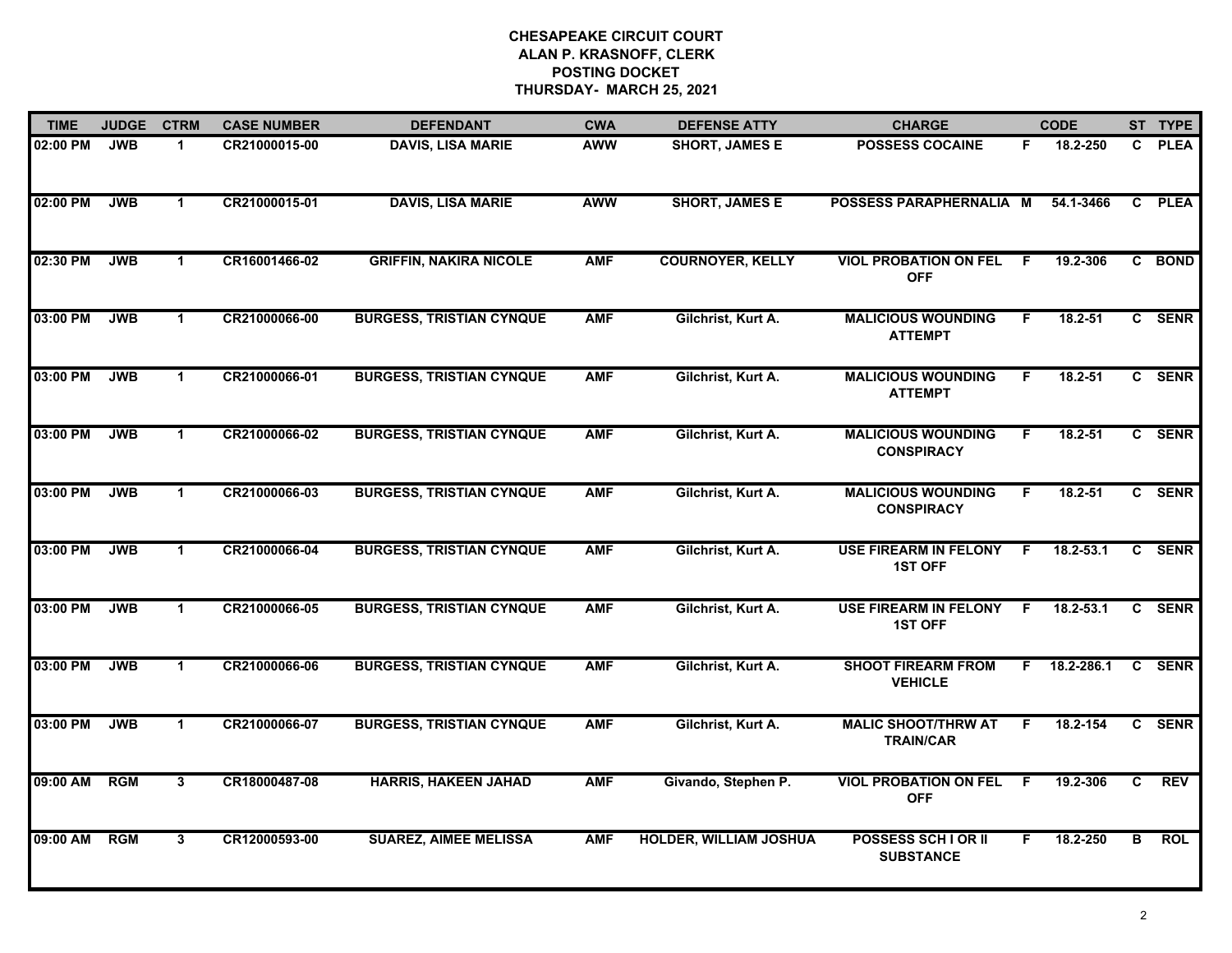| <b>TIME</b> | <b>JUDGE</b> | <b>CTRM</b>  | <b>CASE NUMBER</b> | <b>DEFENDANT</b>             | <b>CWA</b> | <b>DEFENSE ATTY</b>     | <b>CHARGE</b>                                 |                         | <b>CODE</b> |   | ST TYPE       |
|-------------|--------------|--------------|--------------------|------------------------------|------------|-------------------------|-----------------------------------------------|-------------------------|-------------|---|---------------|
| 09:00 AM    | <b>RGM</b>   | 3            | CR13000711-00      | <b>SUAREZ, AIMEE MELISSA</b> | <b>AMF</b> | HOLDER, WILLIAM JOSHUA  | <b>POSS OF CONTROLLED</b><br><b>SUBSTANCE</b> | F.                      | 18.2-250    | C | <b>ROL</b>    |
| 09:45 AM    | RGM          | $\mathbf{3}$ | CR21000597-00      | <b>SCOTT, CRYSTAL YVONNE</b> | <b>SRD</b> | PIERSALL, VON L.; III   | <b>BOND APPEAL</b>                            | $\mathbf{o}$            | 19.2-124    |   | <b>BOND</b>   |
| 10:30 AM    | RGM          | 3            | CR21000587-00      | <b>MASON, JOHNNIE LEE</b>    | <b>SPP</b> | <b>LABOUNTY, OKSANA</b> | <b>BOND APPEAL</b>                            | $\overline{\mathbf{o}}$ | 19.2-124    |   | <b>BOND</b>   |
| 11:00 AM    | <b>RGM</b>   | 3            | CR21000596-00      | <b>CROSS, EBONI</b>          | <b>EEM</b> | <b>WALL, LUCILLE</b>    | <b>BOND APPEAL</b>                            | $\mathbf{o}$            | 19.2-124    |   | <b>BOND</b>   |
| 11:30 AM    | <b>RGM</b>   | 3            | CR16001261-02      | <b>GEORGE, LAVONTE TEKO</b>  | <b>AMF</b> | Wegman, Robert L.       | VIOL GOOD BEHAV ON FEL F<br><b>OFF</b>        |                         | 19.2-306    |   | C BOND        |
| 11:30 AM    | <b>RGM</b>   | 3            | CR18001335-01      | <b>GEORGE, LAVONTE TEKO</b>  | <b>AMF</b> | Wegman, Robert L.       | VIOL GOOD BEHAV ON FEL F<br><b>OFF</b>        |                         | 19.2-306    |   | C BOND        |
| 01:00 PM    | <b>RGM</b>   | 3            | CR20001529-00      | <b>ASHBY, TION SCOTT</b>     | <b>KJB</b> | Black, Hugh E.; III     | <b>POSSESS HEROIN</b>                         | F.                      | 18.2-250    |   | F PLEA        |
| 01:00 PM    | RGM          | 3            | CR20001529-01      | <b>ASHBY, TION SCOTT</b>     | <b>KJB</b> | Black, Hugh E.; III     | <b>POSSESS COCAINE</b>                        | F.                      | 18.2-250    |   | <b>F</b> PLEA |
| 01:00 PM    | <b>RGM</b>   | 3            | CR20001529-02      | <b>ASHBY, TION SCOTT</b>     | <b>KJB</b> | Black, Hugh E.; III     | <b>POSSESS MARIJUANA</b>                      | М                       | 18.2-250.1  |   | F PLEA        |
| 01:00 PM    | <b>RGM</b>   | $\mathbf{3}$ | CR20001529-03      | <b>ASHBY, TION SCOTT</b>     | <b>KJB</b> | Black, Hugh E.; III     | <b>OBSTRUCT/RESIST W/O</b><br><b>FORCE</b>    | M                       | 18.2-460    |   | F PLEA        |
| 01:00 PM    | RGM          | 3            | CR20001529-04      | <b>ASHBY, TION SCOTT</b>     | <b>KJB</b> | Black, Hugh E.; III     | <b>DRIVE WHILE LICENSE</b><br><b>REV/SUSP</b> | М                       | B.46.2-301  |   | F PLEA        |
| 01:00 PM    | <b>RGM</b>   | 3            | CR20001529-05      | <b>ASHBY, TION SCOTT</b>     | <b>KJB</b> | Black, Hugh E.; III     | <b>DWI 1ST OFFENSE</b>                        | М                       | A.18.2-266  |   | F PLEA        |
| 01:00 PM    | <b>RGM</b>   | 3            | CR20001529-06      | <b>ASHBY, TION SCOTT</b>     | <b>KJB</b> | Black, Hugh E.; III     | <b>REFUSE BLOOD/BREATH</b><br><b>TEST</b>     | C                       | 18.2-268.3  |   | S PLEA        |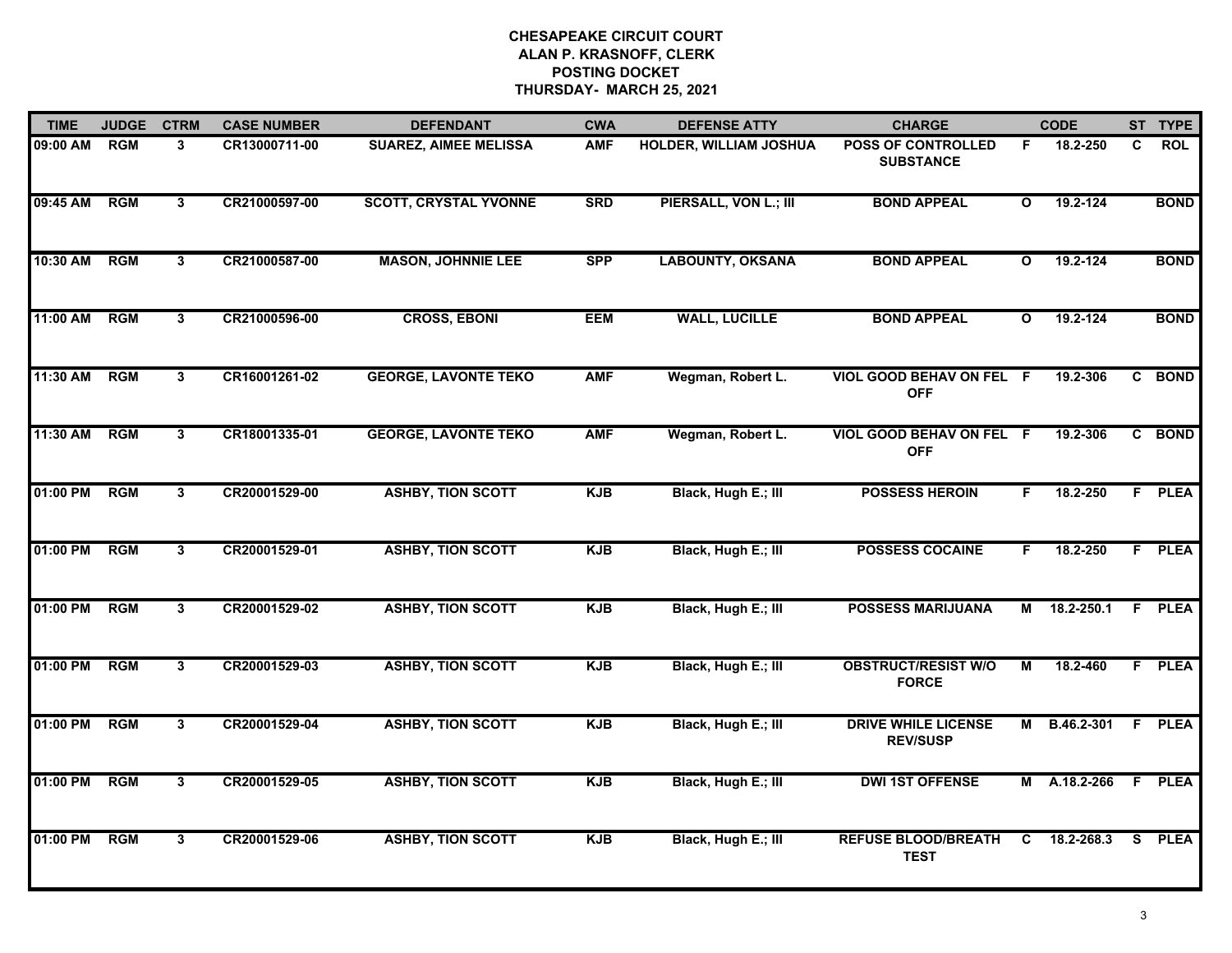| <b>TIME</b> | <b>JUDGE</b> | <b>CTRM</b>             | <b>CASE NUMBER</b> | <b>DEFENDANT</b>                  | <b>CWA</b> | <b>DEFENSE ATTY</b>         | <b>CHARGE</b>                                      |    | <b>CODE</b>  |                | ST TYPE       |
|-------------|--------------|-------------------------|--------------------|-----------------------------------|------------|-----------------------------|----------------------------------------------------|----|--------------|----------------|---------------|
| 01:30 PM    | <b>RGM</b>   | $\mathbf{3}$            | CR20000490-00      | <b>WHITFIELD, JUMA DEANDRE</b>    | <b>ASA</b> | Black, Hugh E.; III         | <b>PWID MARIJUANA</b>                              |    | F 18.2-248.1 | B              | <b>TRYL</b>   |
| 09:30 AM    | ST           | $\overline{4}$          | CR20000123-00      | <b>ANDERSON, HEATHER MARIE</b>    | <b>DRT</b> | Jankell, Peter J.           | SHOPLIFT >\$500                                    | F. | 18.2-103     | B              | <b>TBS</b>    |
| 09:30 AM    | ST           | 4                       | CR20000123-04      | <b>ANDERSON, HEATHER MARIE</b>    |            |                             | <b>DISOBEY JUDGEMENT;</b><br><b>CONTEMPT</b>       | М  | 18.2-456     |                | <b>ADAT</b>   |
| 10:15 AM    | SJT          | 4                       | CR20001674-00      | <b>WILSON, TANNER</b>             | <b>DAW</b> | <b>WALL, LUCILLE</b>        | <b>ROBBERY</b>                                     | F. | $18.2 - 58$  |                | C PLEA        |
| 10:15 AM    | SJT          | 4                       | CR21000056-00      | <b>WILSON, TANNER</b>             | <b>DAW</b> | <b>WALL, LUCILLE</b>        | <b>ROBBERY: ON OR NEAR</b><br><b>STREET</b>        | F  | 18.2-58      |                | C PLEA        |
| 10:15 AM    | ST           | $\overline{\mathbf{4}}$ | CR21000056-01      | <b>WILSON, TANNER</b>             | <b>DAW</b> | <b>WALL, LUCILLE</b>        | <b>CREDIT CARD THEFT</b>                           | F. | 18.2-192     |                | C PLEA        |
| 10:45 AM    | ST           | $\overline{4}$          | CR21000428-00      | <b>CANTAL, TEIGHA LYNN</b>        | <b>KJB</b> | Swartz, Jeffrey A.          | <b>POSSESS</b><br><b>METHAMPHETAMINE</b>           | F. | 18.2-250     |                | C PLEA        |
| 11:15 AM    | ST           | $\overline{\mathbf{4}}$ | CR21000090-00      | <b>STEVENS, BILLY HENRY</b>       | <b>WHC</b> | Wegman, Robert L.           | <b>MALICIOUS WOUNDING</b>                          | F. | $18.2 - 51$  | $\overline{B}$ | <b>MOT</b>    |
| 11:45 AM    | <b>SJT</b>   | 4                       | CR20001114-00      | <b>STEWART, LATONYA CHRISTINE</b> | <b>BKF</b> | <b>WENTWORTH, RACHEL E</b>  | <b>CONSPIRE TO COMM LARC F</b><br>> \$500          |    | 18.2-23      | в              | <b>WC</b>     |
| 11:45 AM    | SJT          | 4                       | CR20001114-01      | <b>STEWART, LATONYA CHRISTINE</b> | <b>BKF</b> | <b>WENTWORTH, RACHEL E</b>  | <b>OBTN UTILTY SERV W/O PAY F</b><br>> \$500       |    | 18.2-187.1   | B              | <b>WC</b>     |
| 01:00 PM    | SJT          | 4                       | CR21000309-00      | <b>MITCHELL, DESTINY YVONNE</b>   | <b>BKF</b> | <b>SINGLETON, KENNETH L</b> | <b>FORGE CHECK</b>                                 | F. | 18.2-172     |                | <b>B</b> PLEA |
| 01:00 PM    | ST           | $\overline{\mathbf{4}}$ | CR21000309-01      | <b>MITCHELL, DESTINY YVONNE</b>   | <b>BKF</b> | <b>SINGLETON, KENNETH L</b> | <b>UTTER FORGED CHECK</b>                          | F. | 18.2-172     |                | <b>B</b> PLEA |
| 01:00 PM    | ST           | 4                       | CR21000309-02      | <b>MITCHELL, DESTINY YVONNE</b>   | <b>BKF</b> | <b>SINGLETON, KENNETH L</b> | <b>OBTAIN MONEY FALSE</b><br><b>PRET &lt;\$500</b> | М  | 18.2-178     |                | <b>B</b> PLEA |